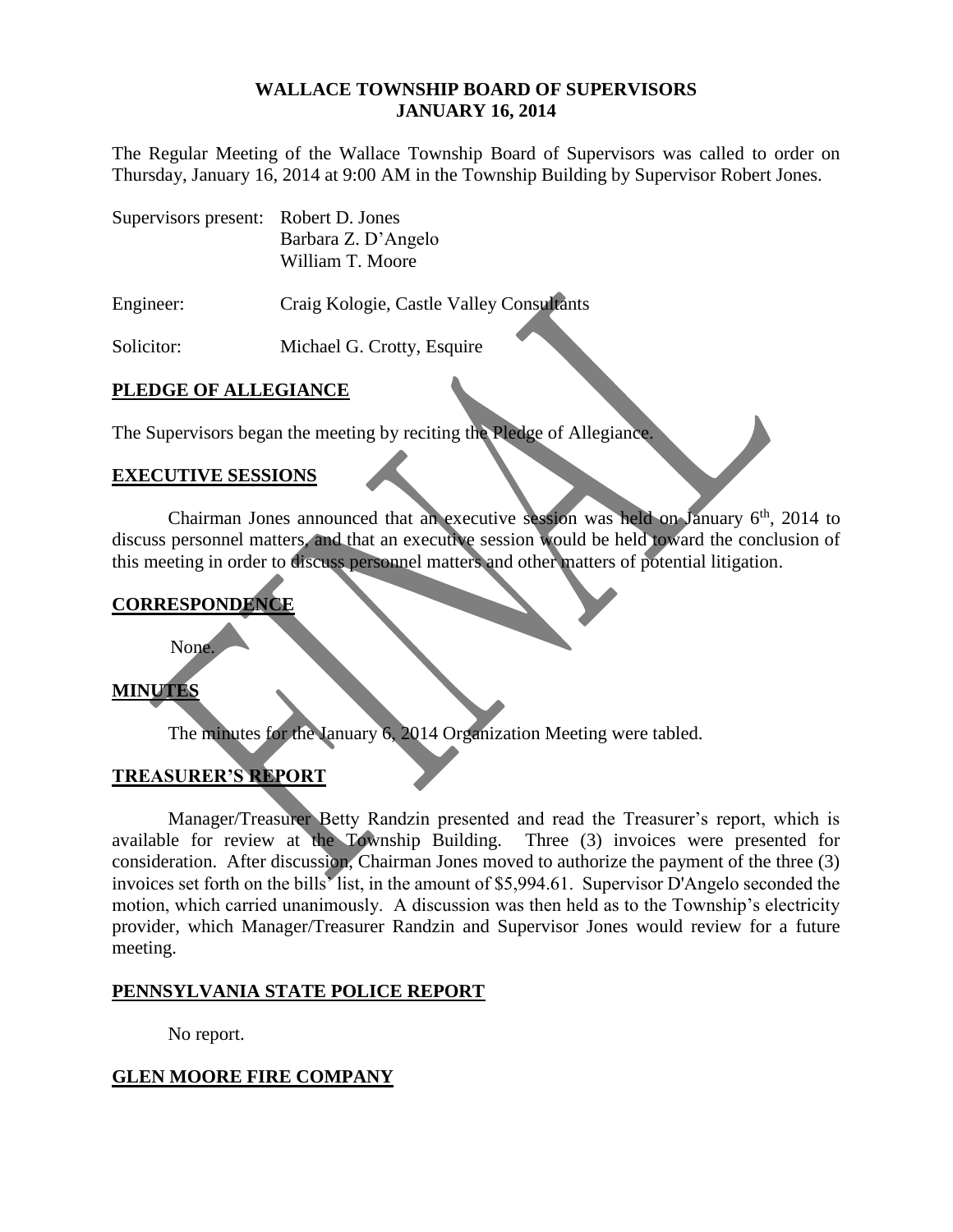Scott Welker, Vice President of the Glen Moore Fire Company was present to provide its report. In total, they responded to 265 calls in 2013. The joint cooperative effort between GMFC and the EBT Fire Company worked well in 2013, and the companies expect to continue the arrangement for 2014. No further discussions about a potential merger are presently being pursued (noting that the Township Board of Supervisors previously noted its objection to doing so). Additionally, Roger Irey has been named as the president of the Fire Company for 2014. Otherwise, the recently installed radios are operational and working phenomenally.

### **EMC**

No report.

# **DARC**

No report.

### **PARK AND RECREATION BOARD**

No report.

# **HISTORICAL COMMISSION**

No report.

# **TRAILS BOARD**

No report. However, Road Foreman Duane Hammond noted that clearing was recently conducted along a trail in Burgess Park. Manager/Treasurer Randzin was requested to contact the Trails Board chair for further information.

### **EAC**

No report.

### **AUTHORITY**

No report.

### **PLANNING COMMISSION**

Supervisor Moore noted that John Frommeyer was elected as chairman of the Planning Commission, with Jim Mackrell being vice-chairman.

### **GLENMOORE VILLAGE ENHANCEMENT COMMITTEE**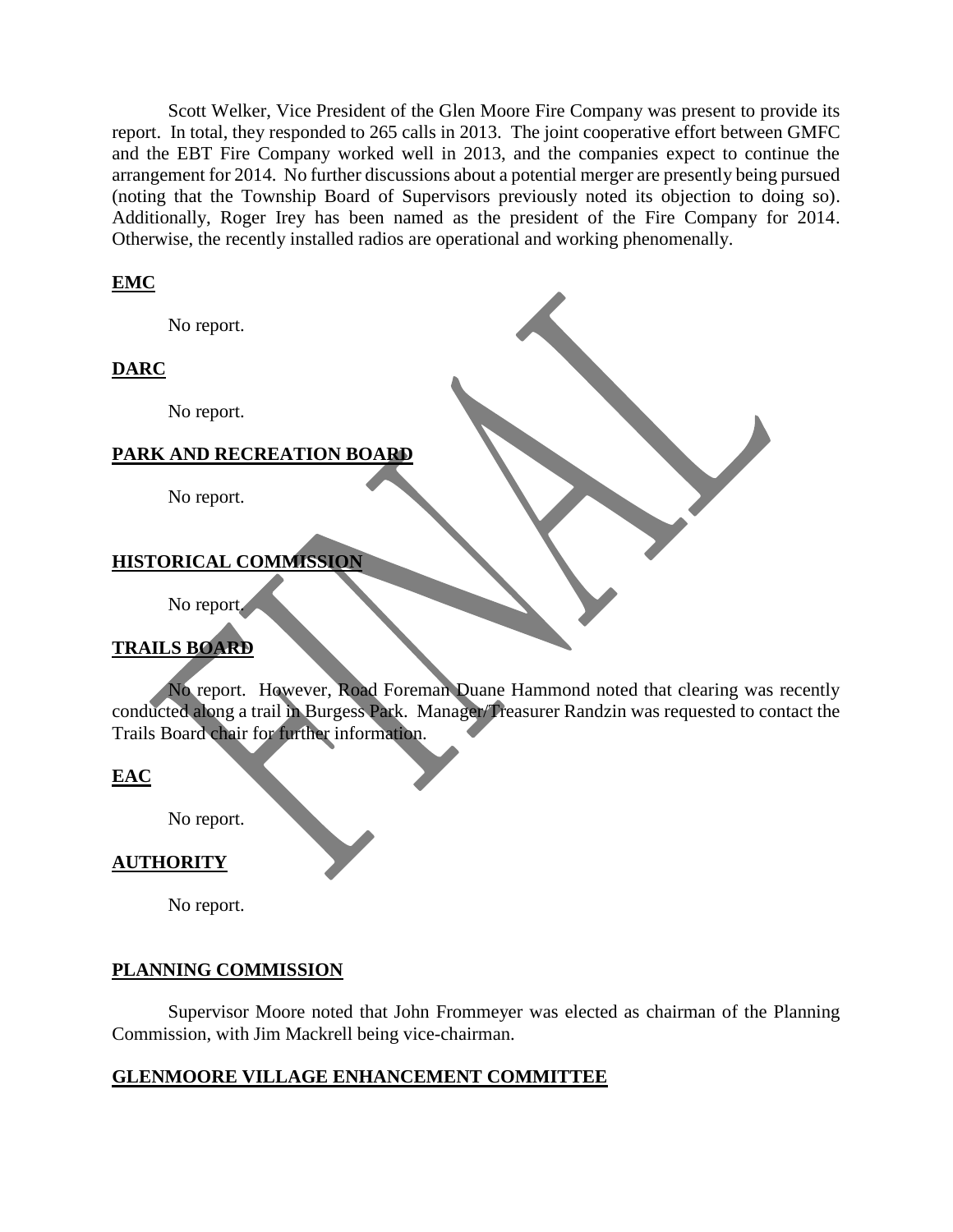Chairman Jones provided an update on behalf of the Committee. It is looking into whether Zoning Ordinance revisions might be beneficial to promote appropriate development within the Village. The Committee is also looking into potential grant opportunities and a map of the potential improvements to the Village.

# **OLD BUSINESS**

- a. VPP Grant Comprehensive Plan: Planning is continuing before the Planning Commission.
- b. Ray Park: Manager/Treasurer Randzin noted that a meeting has been scheduled for later today with DCNR about the possibility of grant funding.
- c. Indiantown Schoolhouse: No report.
- d. Township Building Security/Alarm Quotes: This matter was tabled until the Board's next evening meeting.
- e. Township Building Update/Salt Shed: The Township received quotes from two (2) electricians for the lighting on the salt shed. After discussion, Supervisor D'Angelo moved that the Township approve the quote from Matthew Shaw in the amount of \$2,050 for the lighting installation. Supervisor Moore seconded the motion, which carried unanimously.

# **NEW BUSINESS**

- a. 2014 Fee Schedule: The proposed revisions to the 2014 Fee Schedule forwarded by the Township Zoning Officer were tabled. They will be discussed at a future Board meeting.
- b. Bi-Directional Amplifier Model Ordinance: The modified model ordinance has been provided to the Planning Commission for its review.
- c. Township Park and Recreation Board: A draft ordinance has been prepared and advertised. The Ordinance will expand the Park and Recreation Board from five (5) to seven (7) members. After discussion, Chairman Jones moved that the Board approve the ordinance as submitted. Supervisor D'Angelo seconded the motion, which carried unanimously.
- d. Tom Josiah 2014 Contract: Manager/Treasurer Randzin noted that an incorrect hourly rate was approved for the Township's financial consultant, Tom Josiah. After discussion, Chairman Jones moved that the Board approve the contract with Tom Josiah as the Township's financial consultant in the amount of \$95.00 per hour. Supervisor D'Angelo seconded the motion, which carried unanimously.

Executive Session held. After the Board returned from the previously announced executive session, the following additional actions were taken: